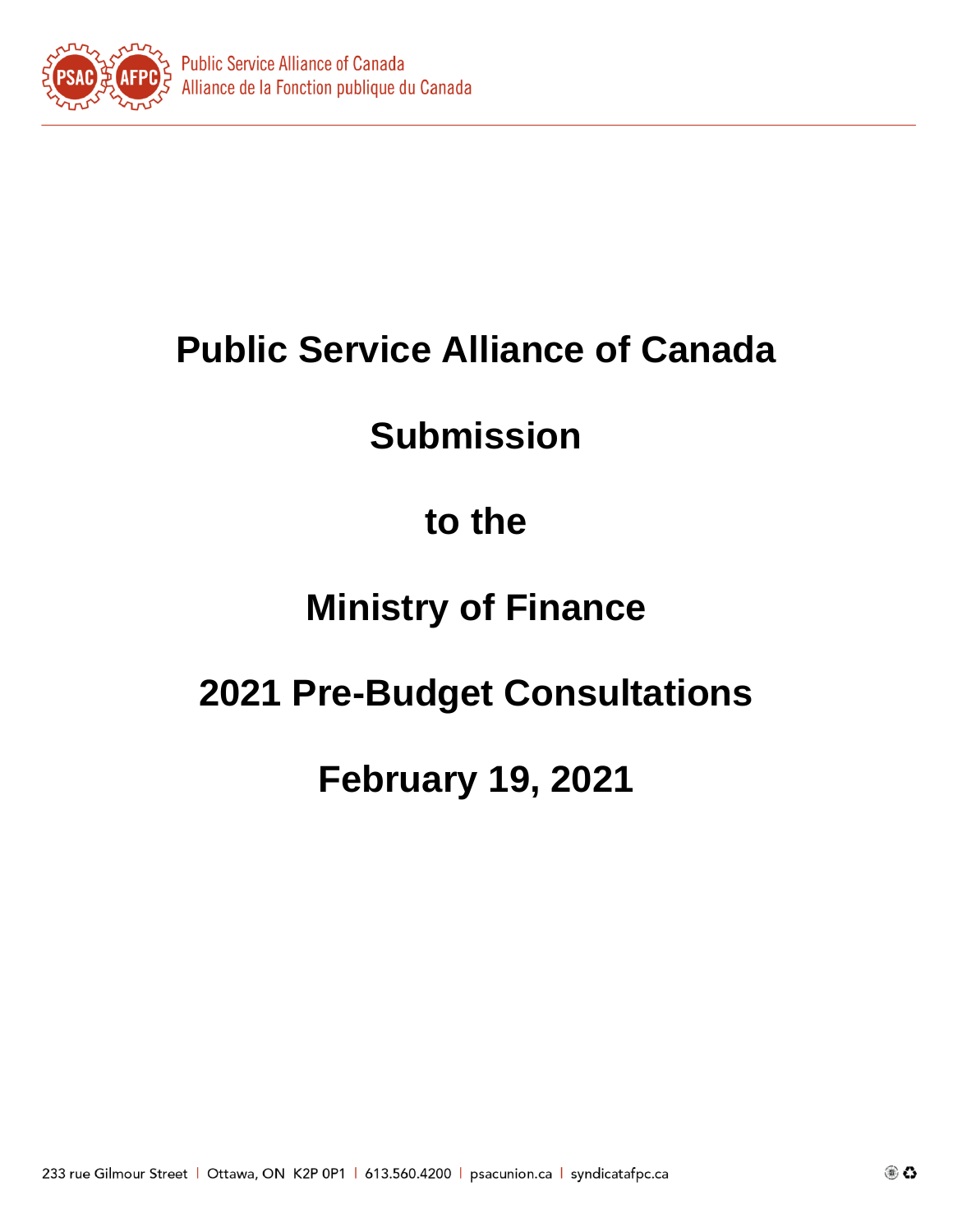### **Recommendations**

#### **Public services**

- Boost the federal public service so that it has the human capacity and resources to advise, evaluate, plan, develop and deliver the policies and programs required to tackle the social and economic gaps highlighted by the COVID-19 pandemic and strengthen its capacity to provide essential public services.
- Work with bargaining agents as much as possible and through all possible forums to ensure that new post COVID working conditions are respectful of the rights and health of workers. Reject any austerity measures to cut and eliminate federal public services and reduce the number of public service workers as part of a COVID-19 pandemic recovery plan.
- Reject efforts to contract out new public service work and instead work with bargaining agents to increase staffing to necessary levels to deliver new or enhanced services.
- Bring into the public service the work that has been contracted out, including, but not limited to: civilian work on DND (Department of National Defence) (bases, call centre work through 1-800-O-Canada, ESDC (Economic and Social Development Canada), SSC, CRA (Canada Revenue Agency) and others, facility management work across departments.
- Reject the concept of social impact bonds and provide robust public social services that are fully funded with enough longevity that providers, and the people they care for – the most marginalized – can plan for success.

#### **Social infrastructure investment**

- Fund efforts across Canada to address racism including anti-Asian, anti-Black and anti-Indigenous racism and discrimination.
- Create a National Action Plan against Racism and Anti-Black Racism to accompany the national Anti-Racism Strategy, with the necessary resources and concrete strategies with actionable goals, measurable targets and timetables.
- Increase funding for the federal Anti-Racism Secretariat and remove it from Heritage Canada.
- Increase funding for the Canadian Human Rights Commission to address racism issues.
- Mandate the federal government and provinces to undertake a racial, gender, sexual orientation, ableism, and social-economic intersectional review of all COVID-19 emergency measures and end all civil liberties restrictions.
- Mandate the collection of data disaggregated by race and other sociodemographic identities to better measure and understand the impact of government policies, programs and practices on Indigenous, Black, and other racialized peoples in these key areas: the labour market, economic inequality and poverty; criminal justice system and access to justice; child welfare; environment; health and mental health; housing; social and cultural benefits; education; refugee protection, immigration (including migrant workers and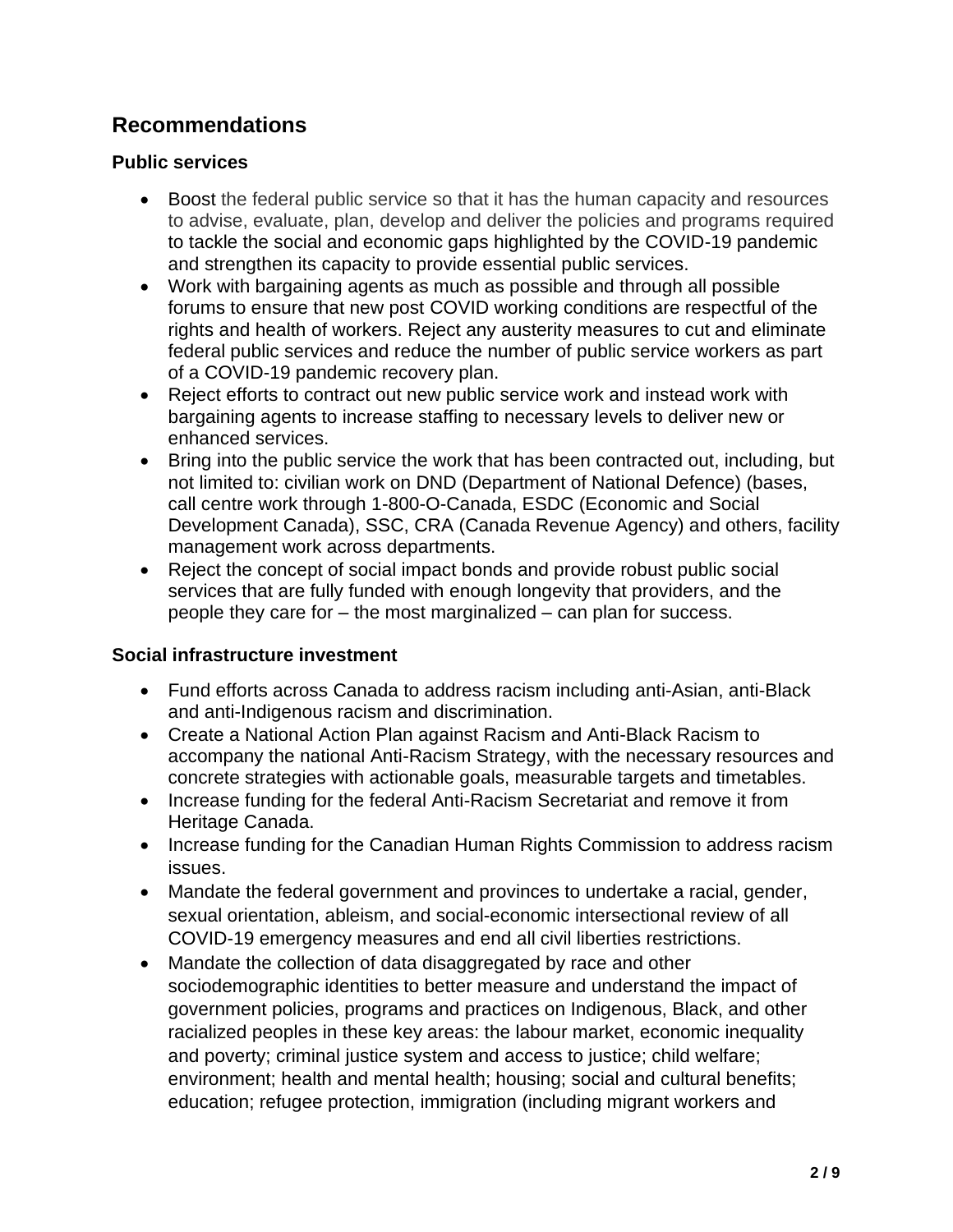international students); citizenship; media, social media and mass communication.

- Ensure that the review of the Taskforce on Modernization of the Federal Employment Equity Act has a mandate to strengthen accountability and enforcement measures; update the terminology; revise the Federal Contractors Program eligibility requirements to include the LGBTQ2+ group and attach employment equity measures through community benefits agreements on all federal investment and recovery programs, to ensure racialized groups and other underrepresented groups have equitable access to any new jobs created. Collect desegregated data.
- Include union representation in every step of the work of the Taskforce on Modernization of the Employment Equity Act.
- Mandate gender-based analysis plus (GBA+) in policy and program development in all facets of the pandemic response.
- Invest in stronger social infrastructure and workplace policies and benefits that afford people the flexibility and support to meet their family responsibilities.
- Develop a comprehensive, appropriately resourced National Action Plan to prevent and combat all forms of violence against women, grounded in an intersectional feminist analysis.
- Develop a comprehensive, appropriately resourced, National Action Plan to prevent and combat all forms of violence against Indigenous women, girls and two-spirit people, to be led by Indigenous women's organizations, with timetables, measurable goals for change, and robust monitoring, as recommended by the National Inquiry into Missing and Murdered Indigenous Women and Girls.
- Implement income security reform and design future income supports that reflect diverse women's economic needs and experiences, including an overhaul of the Employment Insurance program.
- Implement the recommendations of Child Care Now including making a \$2 billion annual allocation for child care in the next fiscal year, and an additional \$2 billion each year thereafter until Canada has succeeded in putting in place an affordable, inclusive and high quality publicly-funded child care system for all parents who want and need it.
- Implement a universal, single-payer public pharmacare program to ensure that everyone can access the medications they need.
- Boost funding to ensure a robust compliment of Labour Program inspectors who can proactively inspect for labour code violations as well as respond to complaints.
- Review the Temporary Foreign Worker Program to increase meaningful protections against abusive employers.
- Implement the recommendations of the HUMA Report on Precarious Work from June of 2019.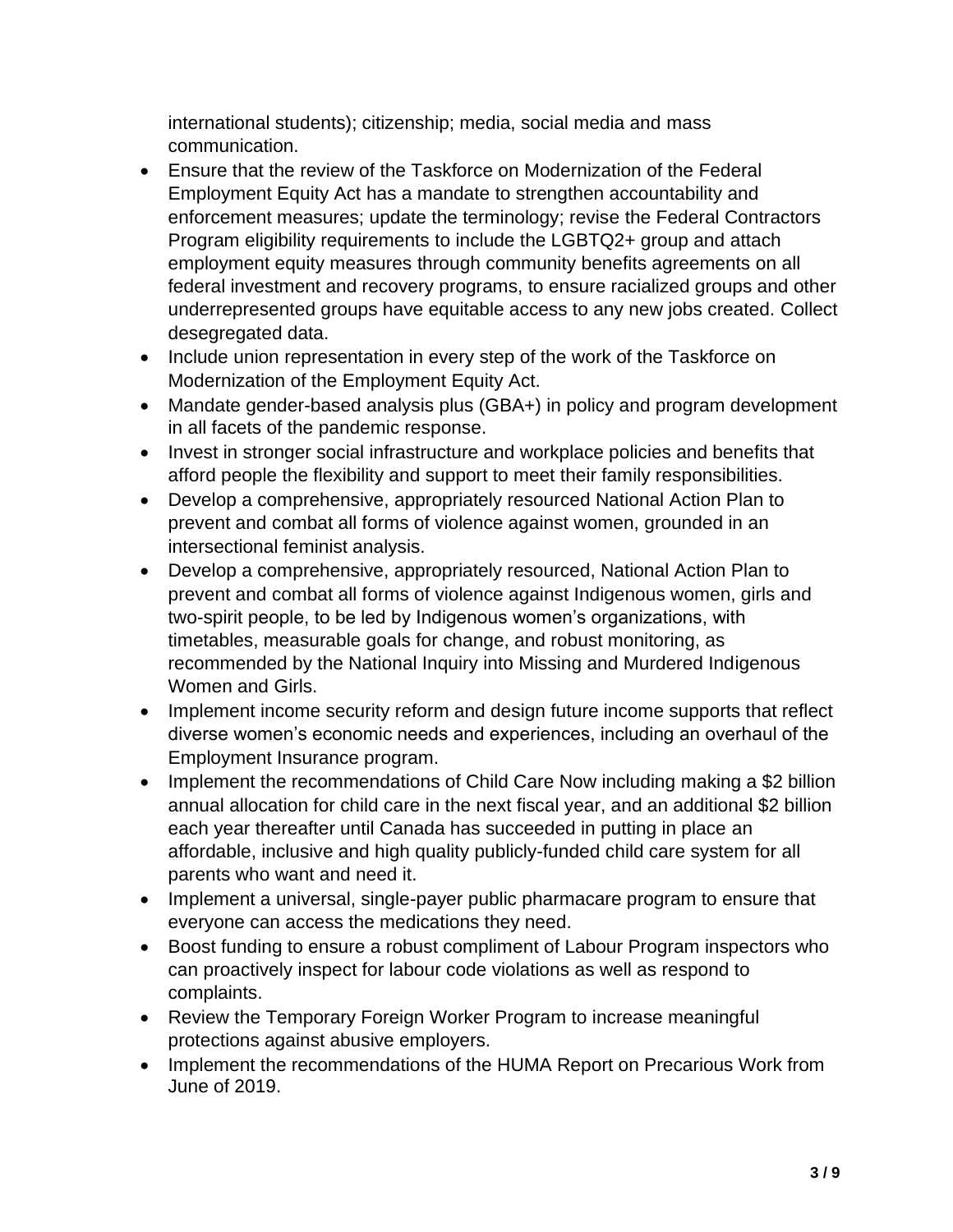#### **Physical infrastructure investment**

• Restructure the Canada Infrastructure Bank to invest in infrastructure projects that are publicly owned and operated, in order to address the deficits in roads, bridges, transit systems, electricity infrastructure, internet, water treatment and related systems, with a focus on Indigenous communities without the use of private-public partnerships. Social infrastructure investments must provide the criteria for choosing which physical infrastructure projects to fund.

#### **Research funding**

• Fully implement the recommendations of the 2017 Naylor report to support vital publicly funded and owned research.

#### **Post-secondary funding**

- Work with the provinces and territories to develop a shared vision for a renewed post-secondary education system and commit to a plan for education and lifelong learning for all.
	- $\circ$  Boost direct federal funding for post-secondary education through the transfer to the provinces by a minimum of \$3 billion, ensure that funding keeps up with inflation and enrolment growth, and require accountability and transparency for federal funding.
	- $\circ$  As a first step towards affordability, eliminate interest on federal student loan debt permanently, move to a 50:50 funding model for grants and loans, and replace the Canada Education Savings Program and Tuition Tax Credit with direct funding for student grants.
	- $\circ$  Increase funding for Indigenous post-secondary education by a minimum of \$650 million annually to eliminate the gap in post-secondary attainment between Indigenous students and non-Indigenous students; and to invest in the development and expansion of culturally appropriate Indigenous post-secondary education systems and models.

#### **Phoenix funding**

- Provide sufficient long-term funding dedicated to
	- o eliminating the backlog of pay problems;
	- o stabilizing the Phoenix pay system; and
	- o properly developing, testing and launching a new pay system

#### **Public services**

COVID-19 reminded us of the important role played by government and the public service. It has underlined the damage that has been done by years of underinvestment in public services and a growing disregard for the values underlying public service.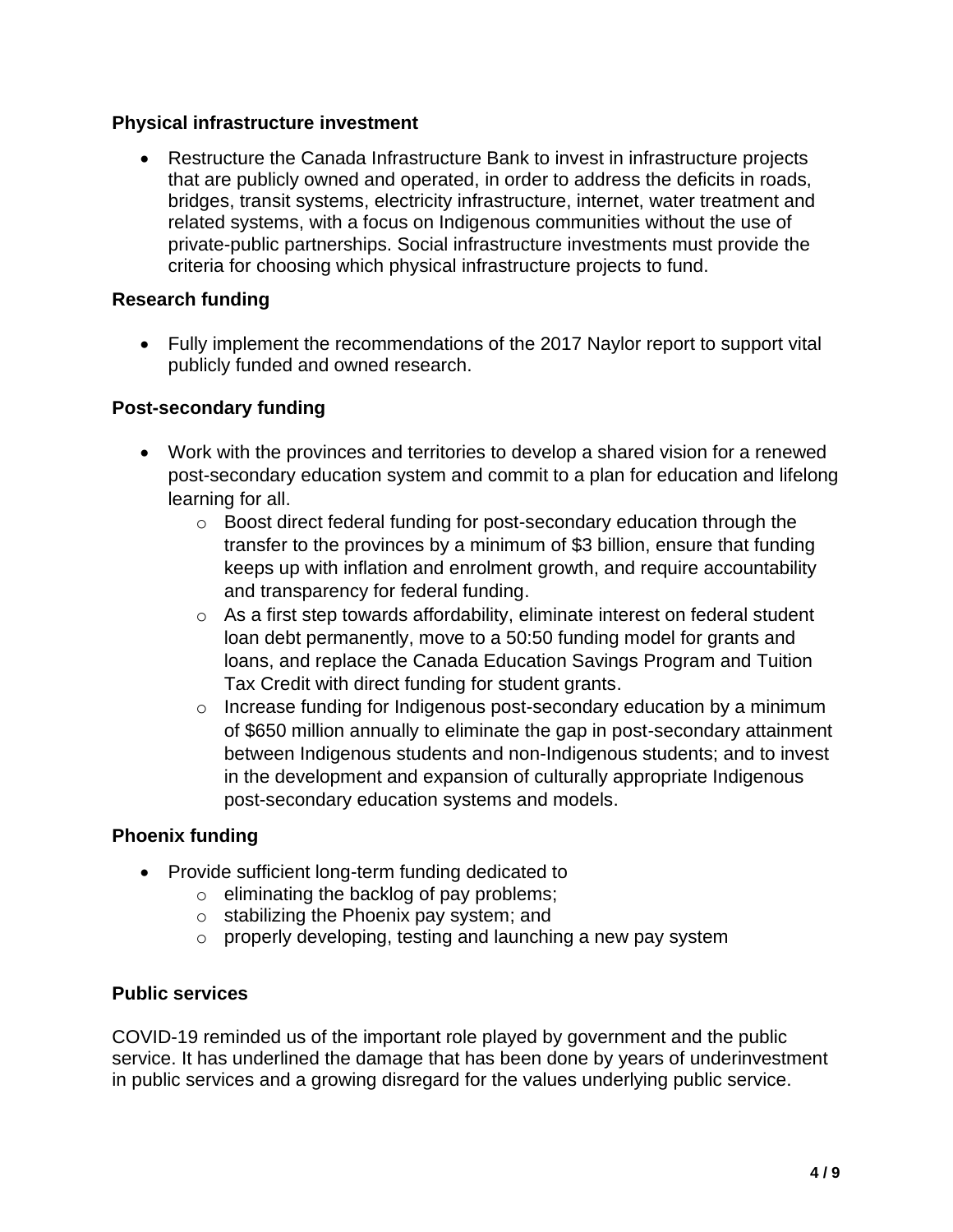The government's budget must address the inequities exposed and exacerbated by the pandemic. It needs to fund a public service that can support a broad program of reconstruction to create a more resilient Canada. It must allocate the necessary resources for essential services that must either be provided by the public sector or regulated by the public sector in a way that ensures their essential nature is preserved – essential services such as food, water, income, health care and education security.

As services are added to the system, it is imperative that they be provided by public service workers, and not private contractors. Those services that are currently contracted out, including but not limited to, civilian defence work, call centres, facility management, should be brought back into the public service as soon as possible. Federal public service jobs are strong economic drivers. In this critical time of economic uncertainty, a strong federal public service will provide both the best programs for Canadians, and an increase in stability in the job market and economy.

COVID-19 has radically transformed the working conditions and working environment of federal public service workers. Many senior managers expect that remote working changes that have been implemented during the pandemic will be made permanent. The government must plan and fund changes to systems and equipment to ensure that the rights and health and safety of those workers are maintained. The government must commit to work with bargaining agents at the bargaining table and in other consultation forums to ensure that workers continue to have access to their rights and to representation.

The pandemic has shown that the public service can create policy and deliver programs quickly and effectively if allowed to do so. It came to the rescue with innovative ideas for immediate benefit programs to support both people and businesses. Public service workers quickly embraced new work to ensure that these programs were successful. They implemented unprecedented programs, processed millions of applications and worked on multiple support measures for businesses and individuals.

A [2019 report of the Human Resources Committee](https://www.ourcommons.ca/DocumentViewer/en/42-1/HUMA/report-19/) (HUMA) detailed the problems with precarious work in Canada, and in the federal public service. A series of recommendations to study, log, analyze and correct these problems was issued. To date, the report has not been addressed by the government or the House of Commons. It is essential that these recommendations be implemented immediately.

People from marginalized and disadvantaged communities, including women, Indigenous peoples, racialized communities, LGBTQ2+ communities, immigrants and migrant workers, and people with disabilities, depend disproportionately on affordable, high quality public services. Everyone has a right to equitable access to public services and more comprehensive income supports.

It appears the government plans to also [privatize critical social services,](https://www.cbc.ca/news/politics/liberal-review-social-finance-fund-1.5656098?__vfz=medium%3Dsharebar&fbclid=IwAR0ZYA8QnkXF1MiBWwZK20LPngpjGnjAxXtrTcGKqIUkUubYDl_uv9JYkfM) through the use of Social Impact Bonds – a scheme that pays private investors dividends if certain goals are met by social programs that are usually critically underfunded. This model forces service providers to [make a deal with investors](http://documents.clcctc.ca/sep/privatization_report_Final_EN.pdf) that has been shown to impact program delivery and intake qualifications, but rarely improves outcomes. It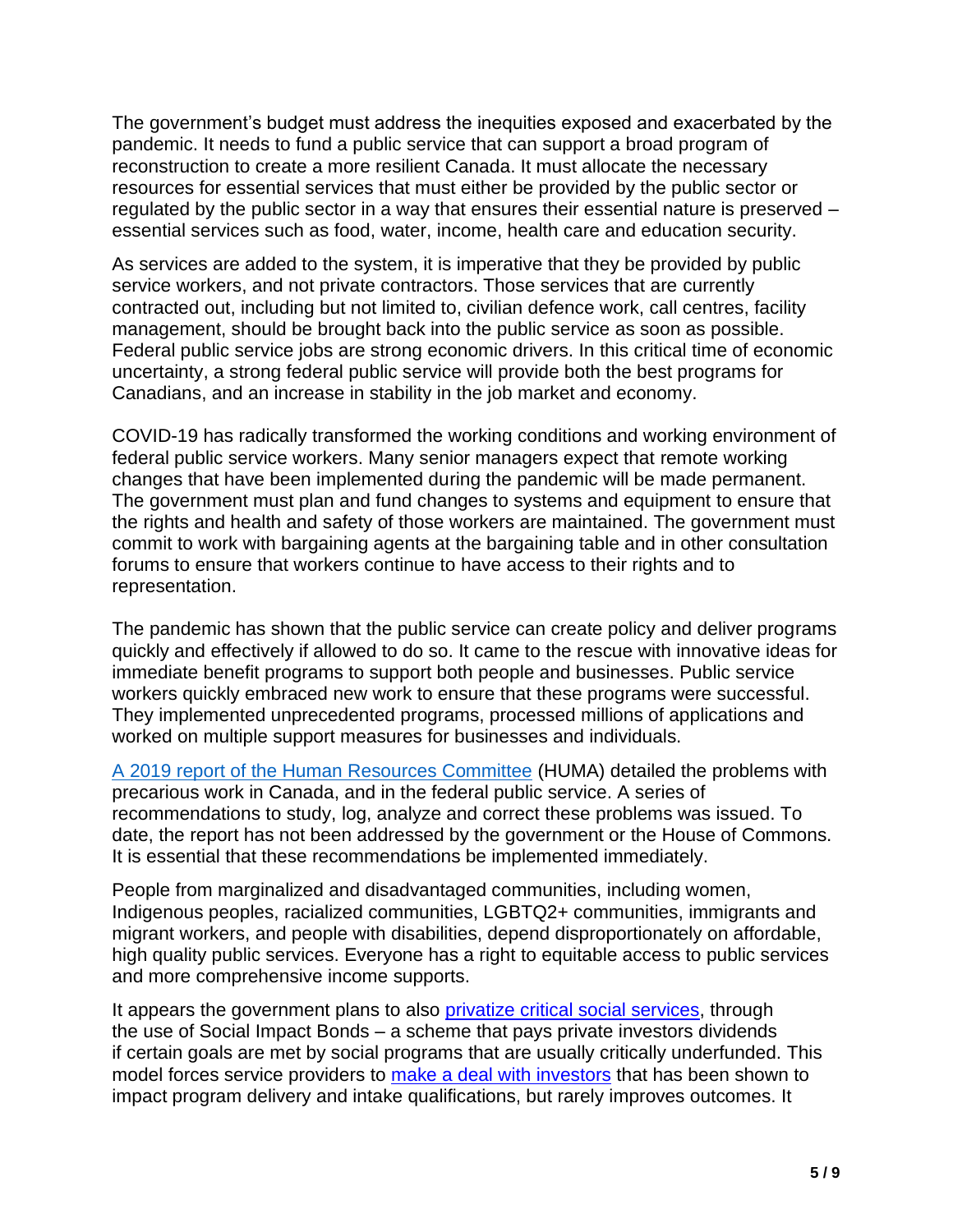perpetuates precarious work among social service workers, and often leaves service recipients and providers hanging at the end of a funding period. The recovery from this pandemic cannot depend on the whims of private investors. Nor can the most vulnerable in our communities be faced with repetitions of the WE Charity debacle.

#### **Social infrastructure investment**

The pandemic has exposed and deepened Canada's long-standing systemic economic, social and health inequities with its disproportionate impact on Black, racialized and Indigenous individuals and communities. Indigenous, Black and other racialized people continue to encounter systemic barriers in the health care system and major inequalities in employment and education.

Indigenous women, women with disabilities, those with precarious immigration status, Black and racialized women and members of the trans and nonbinary community face even greater challenges, including the risk of losing decades of hard-won gender gains.

As a society, we cannot simply return to the pre-pandemic status quo when we have an opportunity to address systemic inequality. The government must prioritize funding our social infrastructure.

Pandemic isolation measures have increased the risk of violence at home faced by women, girls, and trans and nonbinary people. While the need increases, community services are struggling with fewer resources of revenue and higher costs to operate safely.

Millions of Canadians have lost their jobs and their work-based drug plans during the pandemic. The need for national pharmacare has never been more urgent.

Even before the pandemic, there was an identified, significant gap in Labour Program inspectors. We can assume that, as a result of the pandemic, workplace health and safety concerns and workers exercising their right to refuse unsafe work will increase. Without appropriate staffing of the inspection team, workers will continue to be at risk.

The pandemic has exposed how vulnerable temporary foreign workers are in our system, even though they are considered essential workers. There are few meaningful protections against abusive employers in the Temporary Foreign Worker Program (TFWP). Workers are fearful that they will be deported or not allowed to come back next year if they raise labour, health and safety or other concerns. The TFWP must be reviewed and improved to ensure that protections are real, meaningful and effective.

#### **Infrastructure investment**

The COVID-19 pandemic has taught us that our public services, at all levels of government, are the backbone of support for Canadians in crisis situations like this. That is why the federal government's plans for continued privatization are both disappointing and alarming.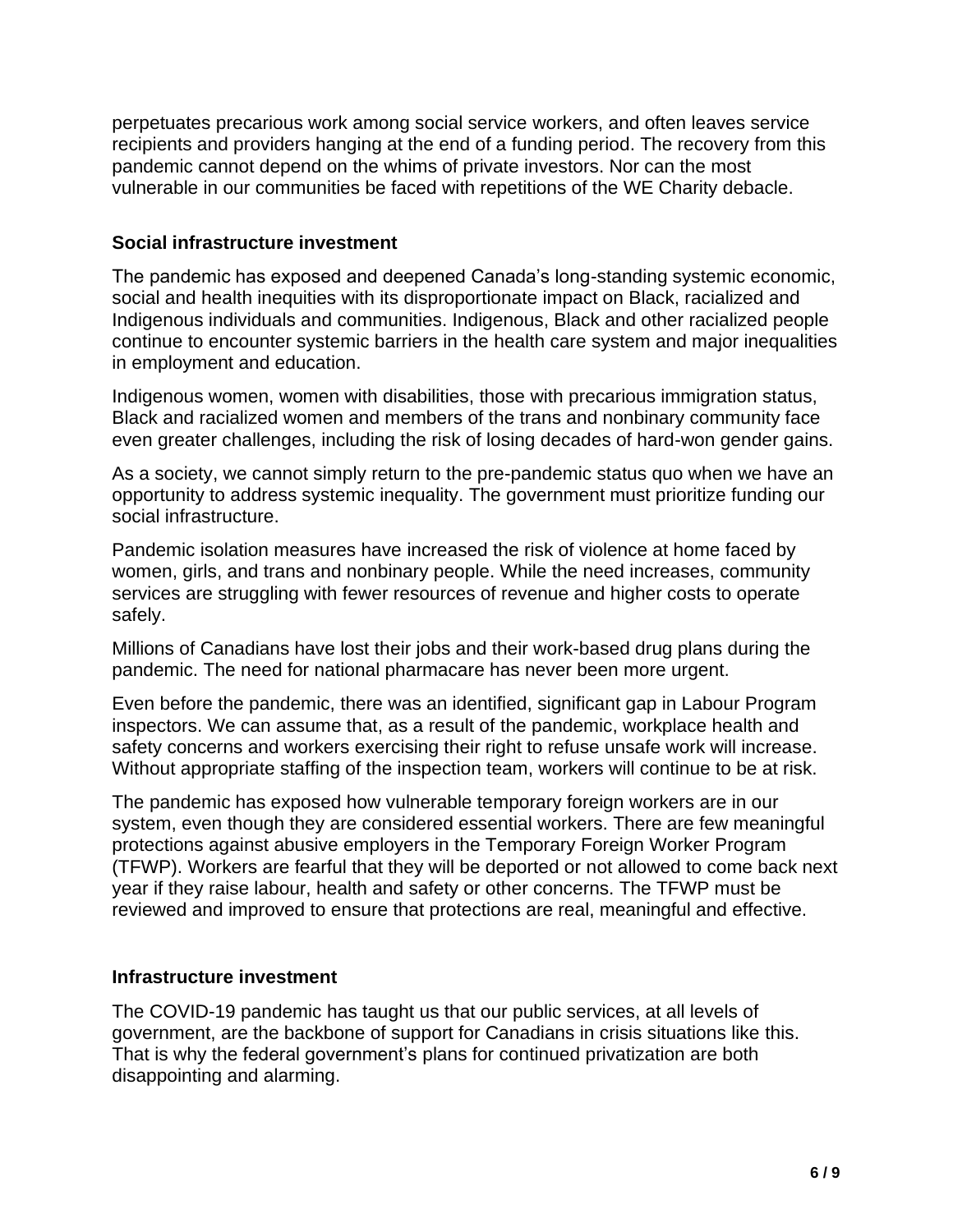The Canada Infrastructure Bank (CIB), sold to Canadians as a means to publicly fund infrastructure projects, is actually a vehicle to privatize Canada's critical infrastructure through the use of public-private partnerships (P3s).

After decades of underfunding local infrastructure by consecutive governments and systemic neglect of Canada's responsibilities to Indigenous communities, there are critical deficits across the country. This has left large cities, small towns, and Indigenous communities desperate to fix their decaying or missing infrastructure making them particularly vulnerable to the predatory offers of companies bent on making a profit. Municipalities and provinces can only access CIB funds if they partner up with the private sector.

The government's dependency on the CIB flies in the face of a robust and growing body of [local](https://www.auditor.on.ca/en/content/annualreports/arreports/en14/305en14.pdf) and [international](https://theconversation.com/pfi-has-been-a-failure-and-carillion-is-the-tip-of-the-iceberg-90487) evidence that public-private partnerships are not a panacea for governments looking to reduce the cost of public infrastructure.

The government has committed to creating new green infrastructure in the Economic Update, in particular, more public transit, more sustainable buildings, increased affordable home retrofits and more sustainable energy. These initiatives must be public jobs as much as possible and provide decent salaries for the one million workers that these new initiatives are expected to employ.

#### **Research funding and post-secondary education**

Today, PSAC members who are post-doctoral researchers are proud to be contributing to the international effort to find a COVID-19 vaccine, working at the University of Saskatchewan's Vaccine and Infectious Disease Organization-International Vaccine Centre (VIDO-Intervac). Their work demonstrates the vital importance of publicly funded research.

Following the release of the 2017 Fundamental Science Review – the Naylor report – the 2019-20 federal budget included new scholarship funding for master's- and doctorallevel researchers – one of the report's recommendations. However, the allocated funding falls short – \$114 million over five years versus the recommendation of \$140 million over four years.

Another recommendation yet to be fully implemented is the need for additional investment in the Research Support Fund. The Fund provides grants to offset the additional costs of research that are not project-specific such as administration and lab maintenance. On average, research institutions in Canada receive grants from the Fund at a rate of 21 percent, while studies show that the real costs are 40 to 60 percent. The Naylor report recommended increasing the reimbursement rate to 40 percent.

Never has it been more important to invest in Canada's capacity to engage in foundational and applied research and to ensure that full research and science capacity exists in the country. The lack of ability to produce vaccines at this critical moment in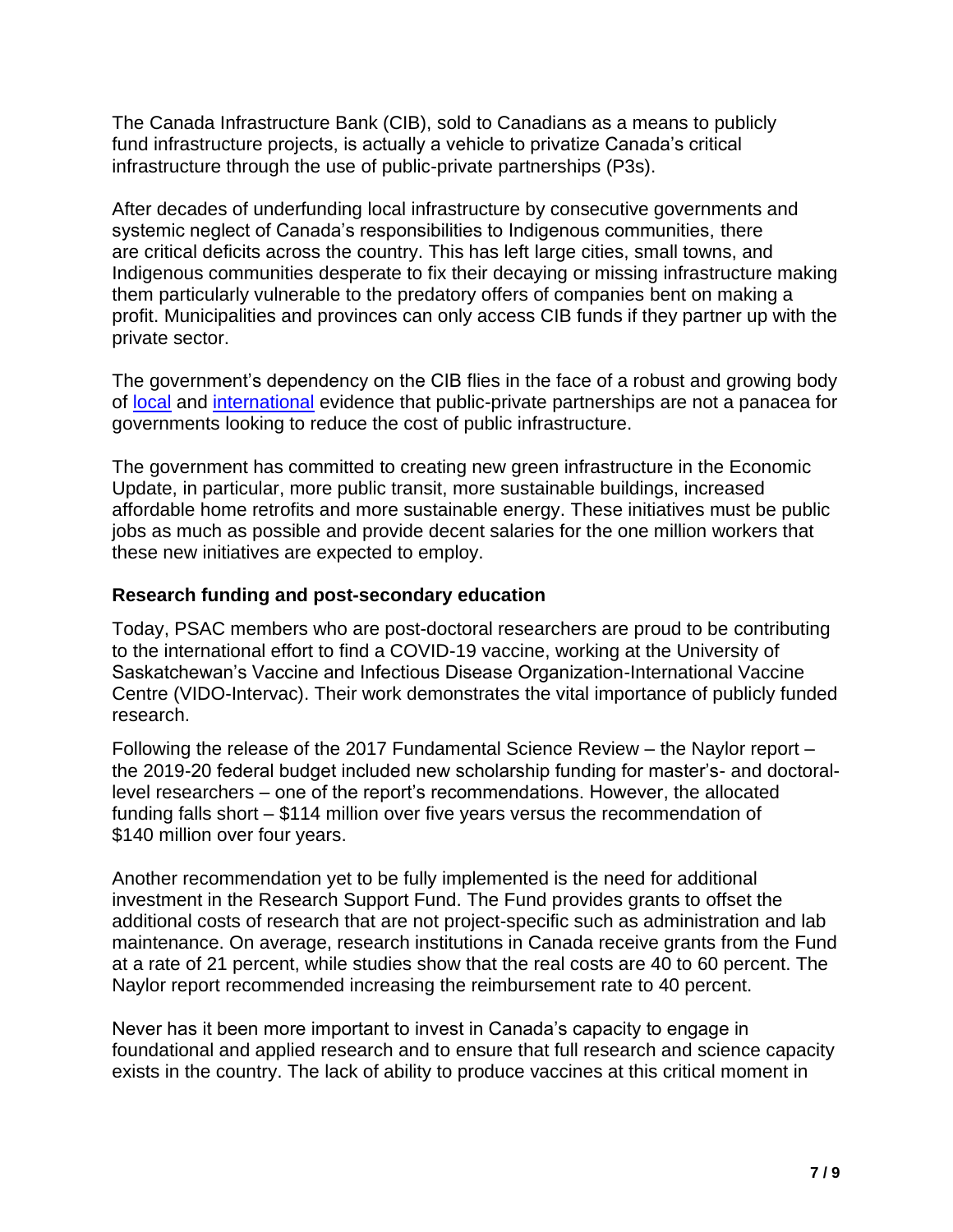time needs to be a clear signal to us all that Canada cannot be dependent on other nations for either research or production.

The pandemic has made clear the crisis in the post-secondary education system. Governments at all levels have chronically underinvested in our universities and colleges. Precarious work among post-secondary workers has become more and more common, making it more difficult for them to provide the highest quality education and services to students, or to engage in the top-level research necessary to secure Canada's place as a research and innovation leader. Access to education is out of reach for many students, particularly low-income, racialized, Black and Indigenous students, and students living with disabilities. Students are burdened with years of debt.

#### **Early Learning and Child Care**

A sustainable economic recovery relies on workers' ability to regain their earning power. But before parents of young children can return to work, they need access to affordable child care programs that meet their diverse needs. This is particularly true for women who have suffered disproportionately through the pandemic.

Early learning and child care (ELCC) in Canada was already fragile before the pandemic because it is market-based, fragmented and under-funded.

Canadians incur some of the highest child care costs in the world according to the Organization for Economic Cooperation and Development (OECD). Only the construction of an accessible, affordable, quality, inclusive system of ELCC, with fairlycompensated early childhood educators at its heart, is now essential if Canada is to forge a resilient and just future and help ensure a bright future for all children.

The government must invest \$2 billion each year until it has succeeded in putting in place an affordable, inclusive and high quality publicly-funded ELCC system for all parents who want and need it.

#### **Phoenix funding**

The 2019-20 federal budget's funding commitment fell significantly short of what is required to end the pay nightmares of Canada's federal public service workers. Seventy per cent (70%) of that funding was earmarked for that fiscal year, leaving little for future needs.

| 2018-19            | 2019-20 | 2020-21 | 2021-22 | 2022-23 | 2023-24 | Total  |
|--------------------|---------|---------|---------|---------|---------|--------|
| $22M$$ *           | 366M\$  | 74M\$   | 77M\$   | 8M\$    | 8M\$    | 554M\$ |
| 70% of the funding |         |         |         |         |         |        |

*\*In addition to the amount budgeted last year*